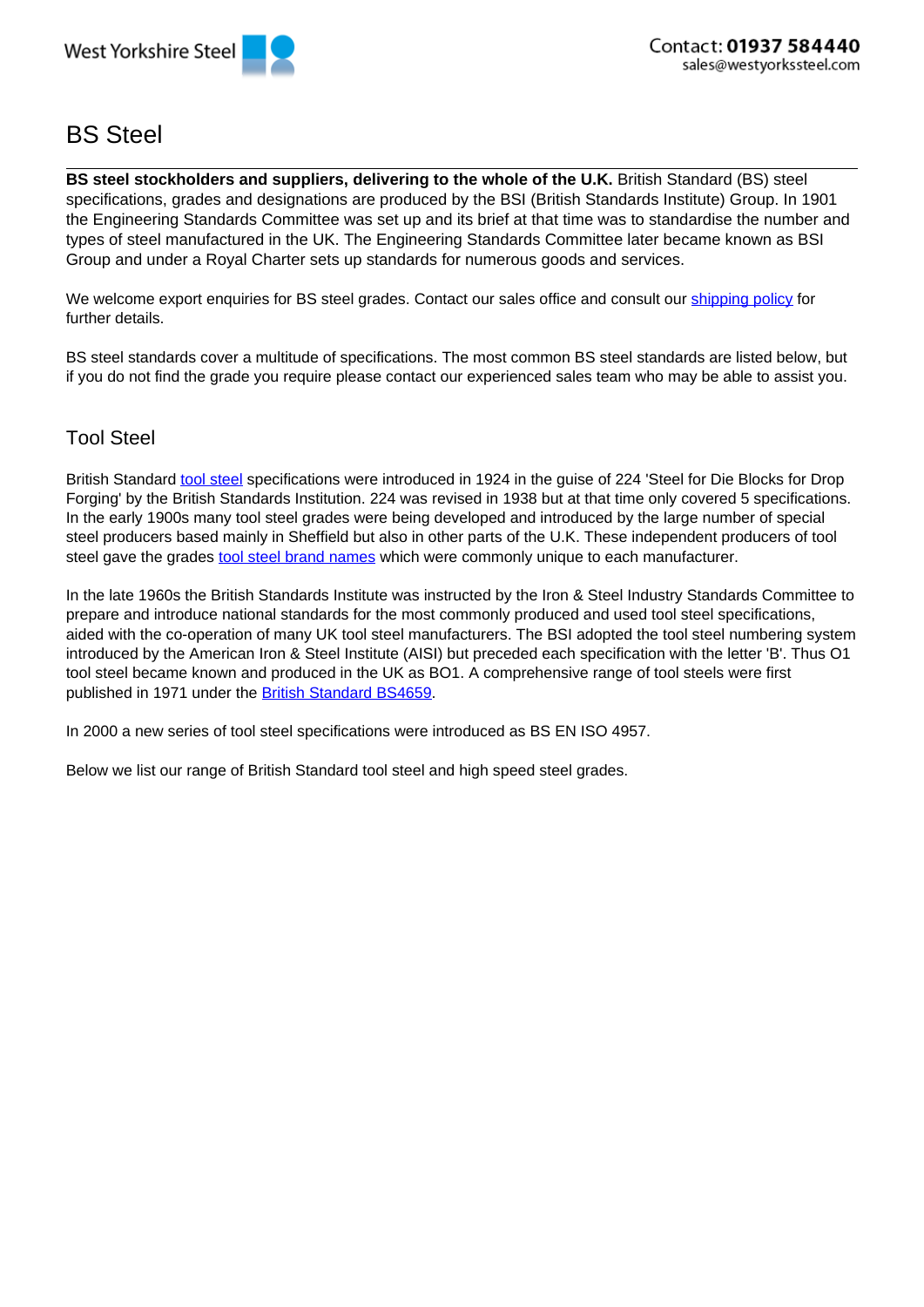| <b>BS4659</b> | <b>BS EN ISO 4957</b> |
|---------------|-----------------------|
| <b>BS4659</b> | <b>BS EN ISO 4957</b> |
| <b>BO1</b>    | 45NiCrMo16, 1.2767    |
| <b>BO2</b>    | 55NiCrMoV7, 1.2714    |
| <b>BD2</b>    | 90MnCrV8, 1.2842      |
| <b>BD3</b>    | C45U, 1.1730          |
| <b>BA2</b>    | 60WCrV8, 1.2550       |
| <b>BS1</b>    | HS2-9-1-8, 1.3247     |
| <b>BH13</b>   | HS6-5-2C, 1.3343      |
| <b>BP20</b>   | X100CrMoV5, 1.2363    |
| <b>BM2</b>    | X153CrMoV12, 1.2379   |
| <b>BM42</b>   | X210Cr12, 1.2080      |
|               | X210CrW12, 1.2436     |
|               | X40Cr14, 1.2083       |
| <b>BS1407</b> | X40CrMoV5-1, 1.2344   |

### Stainless Steel

British Standard stainless steel specifications were first introduced in 1941 in the War Emergency British Standard Schedule BS970. At this time only 3 stainless steel specifications were published; EN56, EN57 and EN58. Later editions of BS970 from 1955 onwards introduced more stainless steel grades to the standard.

In 1995 a new series of stainless steel specifications were introduced as BS EN 10088, with subsequent revisions as BS EN 10088-2 and BS EN 10088-3.

Below we list our range of British Standard stainless steel grades.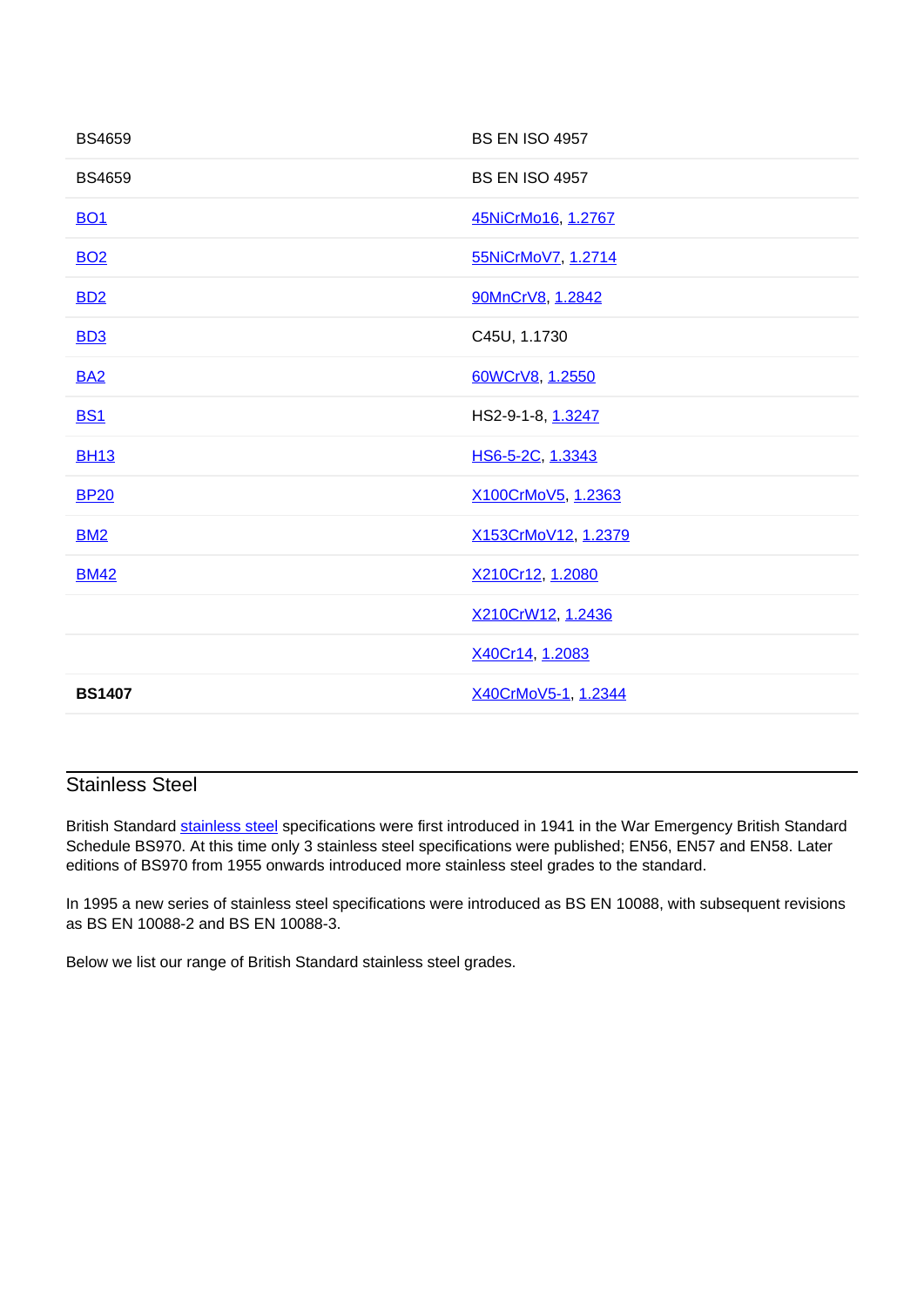| <b>BS970</b> | BS EN 10088-2 & 3  |
|--------------|--------------------|
| <b>BS970</b> | BS EN 10088-2 & 3  |
| 304S11       | X8CrNiS18-9        |
| 321S31       | X8CrNiS18-9        |
| 310S31       | X2CrNi 19-11       |
| 316S11       | X5CrNi 18-10       |
| 303S31       | X5CrNi18-10        |
| 410S21       | X2CrNiMo17-13-2    |
| 416S21       | X5CrNiMo 17-12-2   |
| 420S37       | X6CrNiMoTi 17-12-2 |
| 420S45       | X6CrNiTi 18-10     |
| 431S29       | X12Cr13            |
|              | X12CrS13           |
|              | X20Cr13            |
|              | X30Cr13            |
|              | X42Cr13            |
|              | X17CrNi16-2        |
|              |                    |

### Alloy Steel

Alloy steel specifications were first published as British Standards in June 1924. The grades introduced were the British Standard Schedule of Wrought Steels for Automobiles to BS 5005. Later, under the guidance of the Technical Advisory Committee of the Special & Alloy Steels Committee, a more comprehensive range of grades were introduced and published as TAC numbers which later became known (as the more commonly referenced) EN steel range of alloy grades. Revised in the 1970s the BS970 alloy steel specifications adopted a six character structure – three numerical digits followed by a letter and two further digits.

In 1991 a new series of alloy steel specifications were introduced as BS EN 10083.

Below we list our range of British Standard alloy steel grades.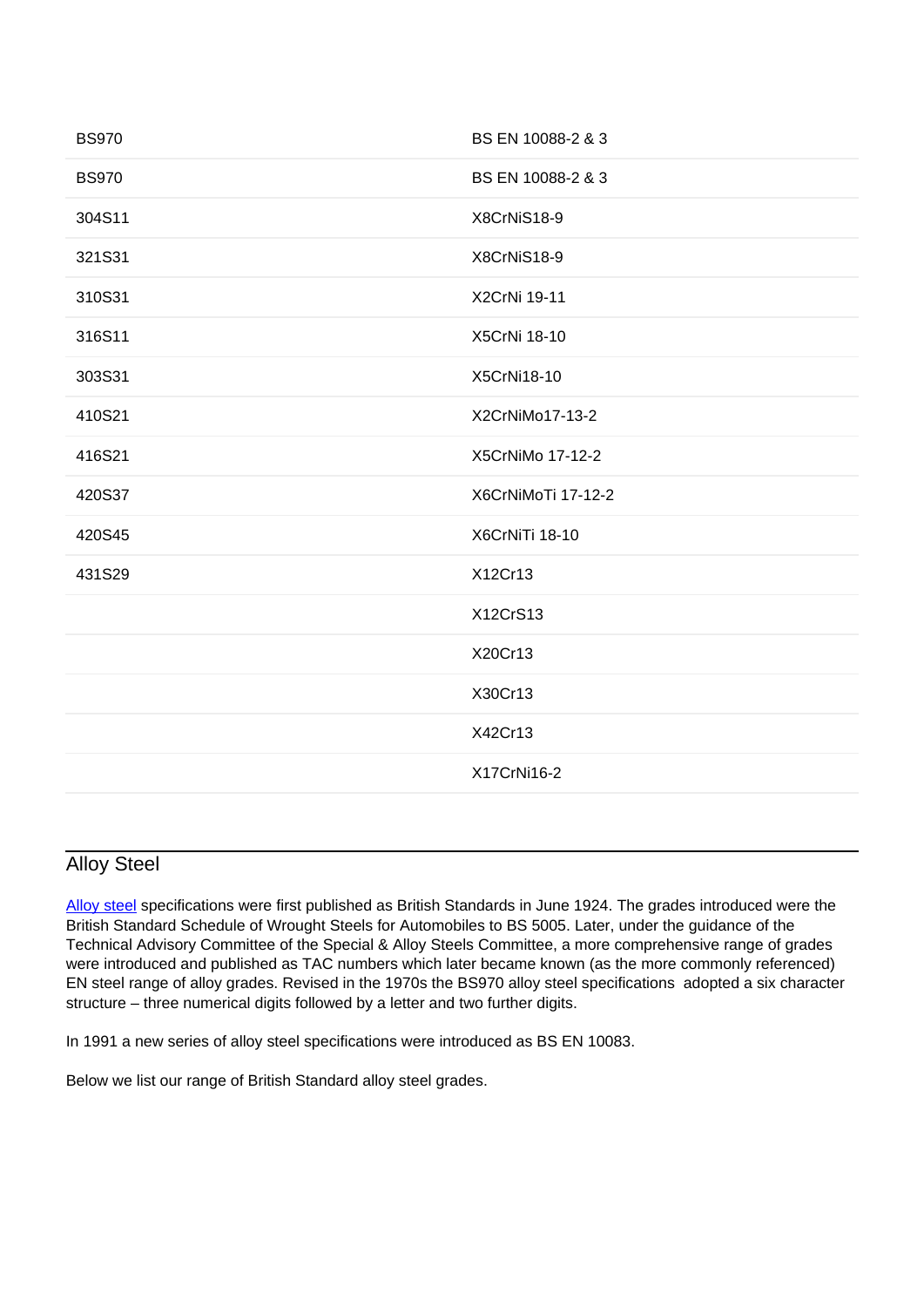| <b>BS970</b> | BS EN 10088-2 & 3        |
|--------------|--------------------------|
| <b>BS970</b> | BS EN 10088-2 & 3        |
| 708M40       | 34CrNiMo6, 1.6582        |
| 709M40       | 36NiCrMo16, 1.6773       |
| 605M36       | 42CrMo4, 1.7225          |
| 722M24       |                          |
| 905M39       | <b>BS EN10025 S690QL</b> |
| 817M40       |                          |
| 826M40       |                          |
| 835M30       |                          |
|              |                          |

#### Carbon Steel

British Standard carbon steel specifications were introduced in June 1924 as BS5005 grades. In1941 the War Emergency British Standard Schedule BS970 was published including a range of carbon steel grades. In later years, after the introduction of Euronorm carbon steel grades, a range of BS EN designations and specifications were published.

Below we list our range of British Standard carbon steel grades.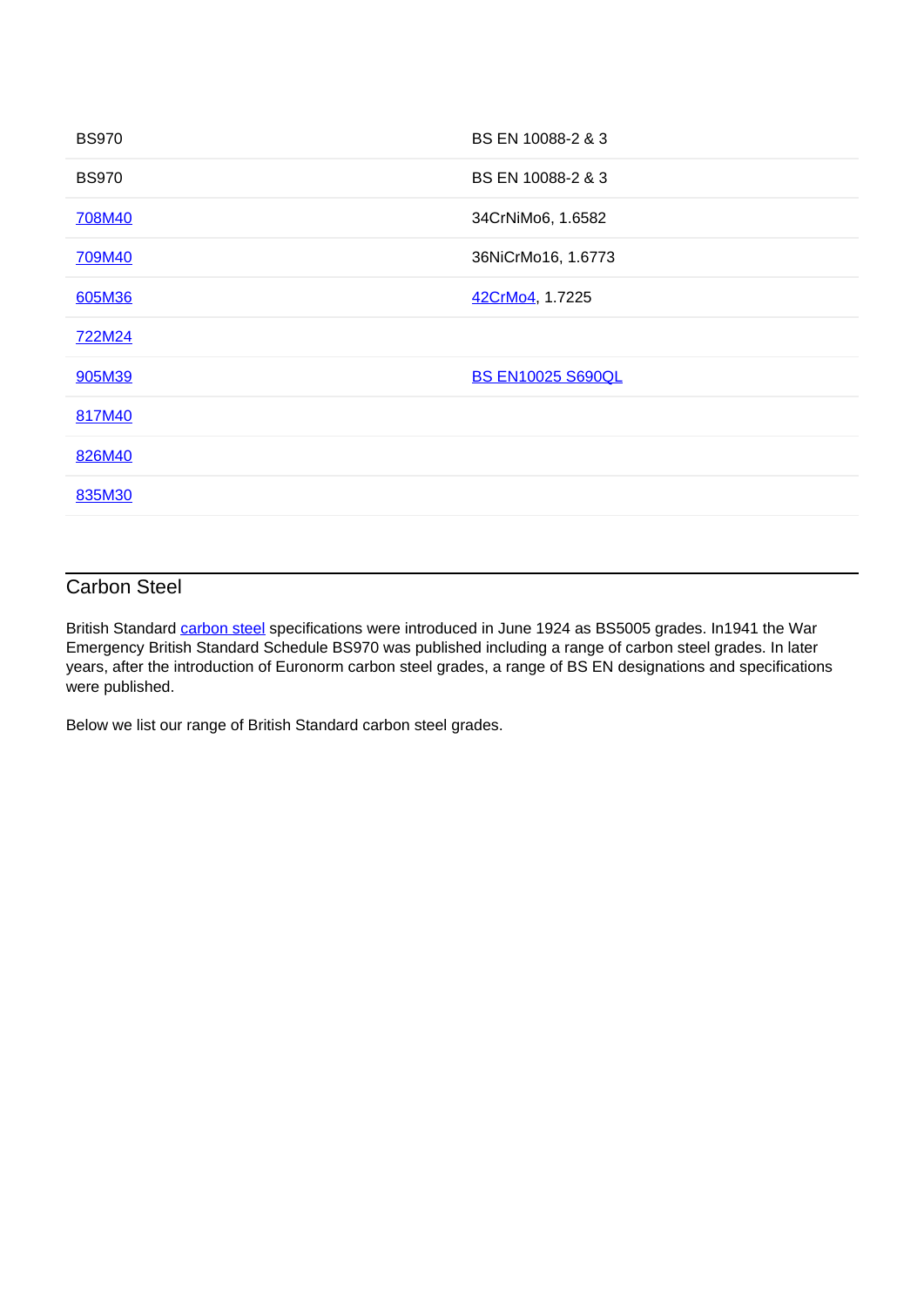| <b>BS 970</b> | <b>BS EN 10083</b><br><b>BS EN 10025</b><br><b>BS EN 10028</b><br><b>BS EN 10083</b><br><b>BS EN 10088</b><br><b>BS EN 10277</b><br><b>BS 4360</b><br><b>BS 1501</b> |
|---------------|----------------------------------------------------------------------------------------------------------------------------------------------------------------------|
| <b>BS 970</b> | <b>BS EN 10083</b><br><b>BS EN 10025</b><br><b>BS EN 10028</b><br><b>BS EN 10083</b><br><b>BS EN 10088</b><br><b>BS EN 10277</b><br><b>BS 4360</b><br><b>BS 1501</b> |
| 080M40        | S275                                                                                                                                                                 |
| 080M46        | <b>S275JR</b>                                                                                                                                                        |
| 080M50        | S355                                                                                                                                                                 |
| 080A42        | S355J2+N                                                                                                                                                             |
| 070M55        | <b>SPH 265</b>                                                                                                                                                       |
| 070M20        | <b>P265 GH</b>                                                                                                                                                       |
| 080M15        | P355 NL1                                                                                                                                                             |
| 080A15        | 43A                                                                                                                                                                  |
|               | 50B                                                                                                                                                                  |
|               | 50D                                                                                                                                                                  |
|               |                                                                                                                                                                      |

# Spring Steel

British Standard spring steel specifications have differing designations dependent on the form of supply - bar plate or sheet.

Below we list our range of British Standard spring steel grades.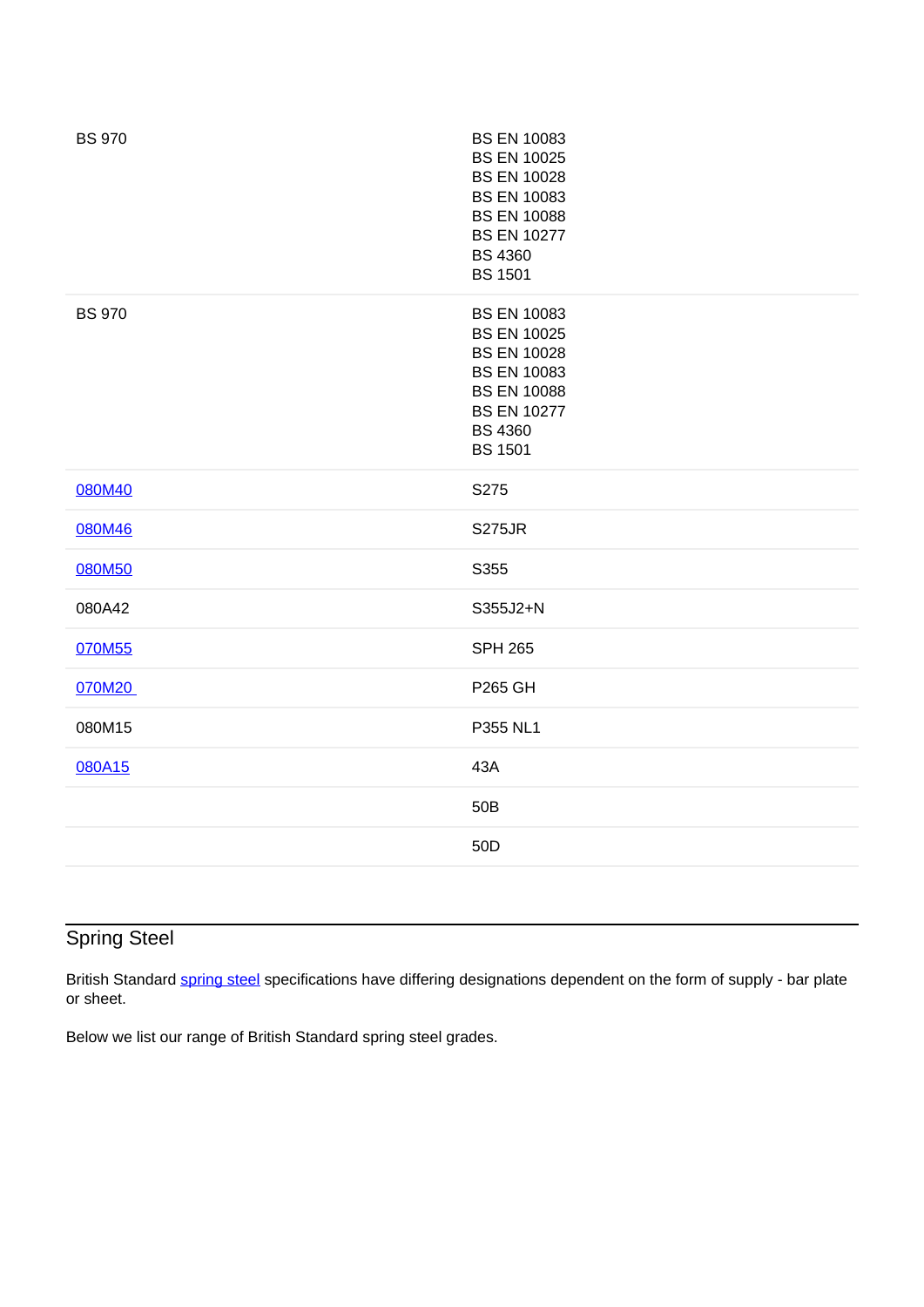| <b>BS 970</b> | <b>BS1449</b><br><b>BS5770</b><br><b>BS EN 10132</b> |
|---------------|------------------------------------------------------|
| <b>BS 970</b> | <b>BS1449</b><br><b>BS5770</b><br><b>BS EN 10132</b> |
| 080M50        | <b>CS70</b>                                          |
| 250A53        | <b>CS80</b>                                          |
| 250A57        | <b>CS95</b>                                          |
| <b>735A50</b> | <b>CS100</b>                                         |
|               |                                                      |

### Cast Iron

British Standard cast iron specifications were first designated as BS1452 for grey iron specifications and BS2789 for spheroidal graphite specifications. In later years BS EN 1563 was introduced.

Below we list our range of British Standard carbon steel grades.

| <b>BS1452</b> | <b>BS2789</b> | <b>BS EN 1563</b> |
|---------------|---------------|-------------------|
| Grade 250     | 420-12        | GJS 420-12        |
| Grade 260     | 400-15        | GJS 400-15        |
| Grade 17      | $500 - 7$     | GJS 500-7         |
| Grade 220     | $600 - 3$     | GJS 600-3         |
|               | $700 - 2$     | GJS 700-2         |
|               |               |                   |